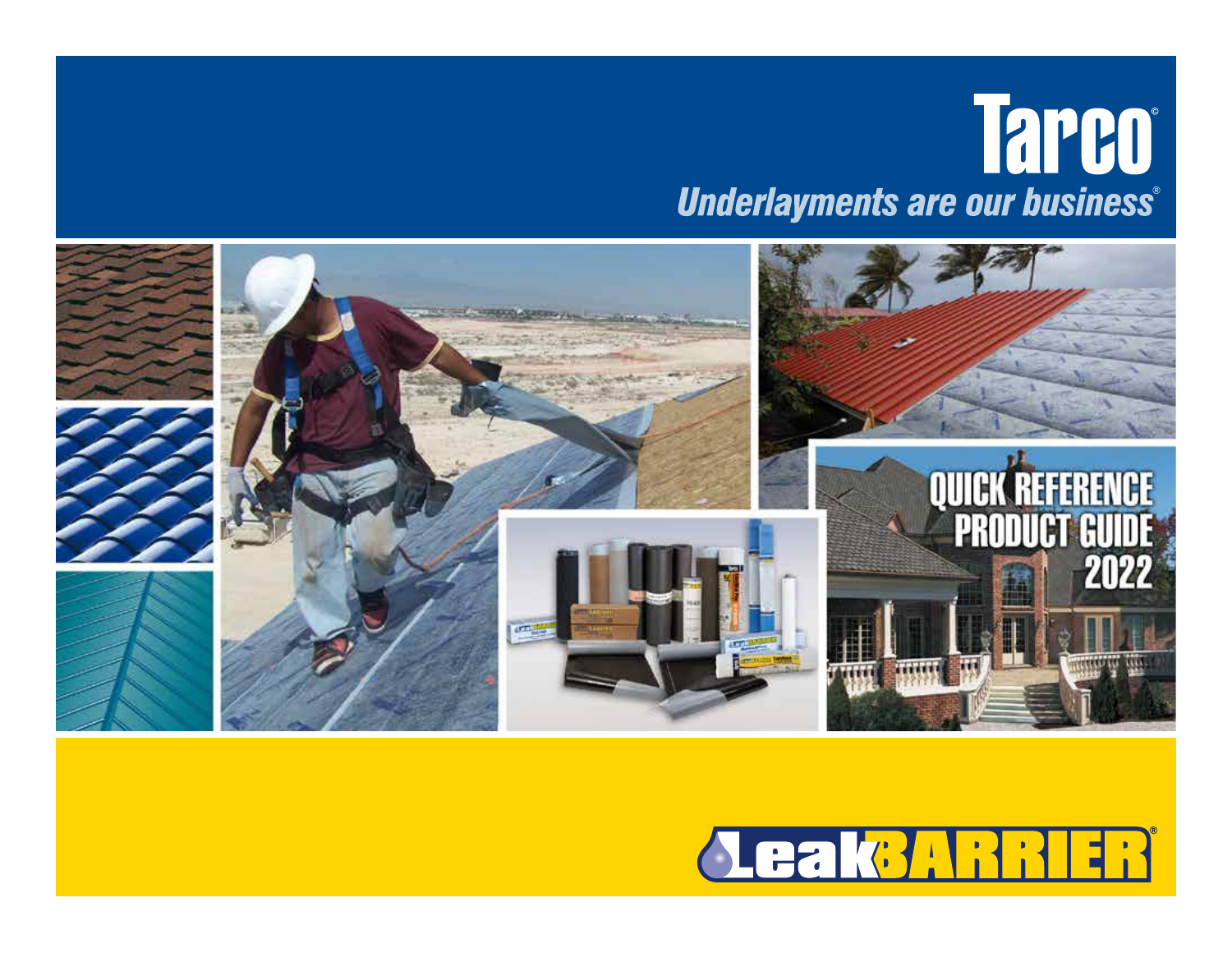#### **Roll Roofing**

. .

| <b>Product</b>                                                                              |                                                                                                                                                                | <b>Description</b>                                                                                                                                 | <b>Product Data</b>                                              |                                                  | <b>Usage</b>                                                                                                                  | <b>Application</b>                      |
|---------------------------------------------------------------------------------------------|----------------------------------------------------------------------------------------------------------------------------------------------------------------|----------------------------------------------------------------------------------------------------------------------------------------------------|------------------------------------------------------------------|--------------------------------------------------|-------------------------------------------------------------------------------------------------------------------------------|-----------------------------------------|
| <b>SQUAR</b><br><b>ILVIL<sup>I</sup></b>                                                    | <b>Asphalt</b><br><b>Saturated</b><br><b>Organic Felt</b><br><b>Asphalt Saturated</b><br><b>Organic Felt Data Sheet</b>                                        | Premium quality organic mat saturated<br>with high-grade asphalt.                                                                                  |                                                                  |                                                  | Use under shingles, cedar shakes and<br>mechanically attached tiles.                                                          | Mechanical                              |
| <b>Tarco Tarco</b><br><b>Tarco</b><br><b><i><u>Ing Shart</u></i></b><br>380018<br>$55 - 55$ | <b>Asphalt</b><br><b>Saturated</b><br><b>Base Sheets</b><br><b>Asphalt Saturated</b><br><b>Base Sheets Data Sheet</b>                                          | Premium quality organic mat saturated<br>with high-grade asphalt, lightly coated<br>with a mineral release material.                               |                                                                  |                                                  | Use as underlayment, eave and valley<br>flashing, and vapor barrier in low slope<br>commercial and residential installations. | Mechanical                              |
| <b>Tarco</b><br>W DRAWE<br>MICHAEL<br>NEBLUNG<br>NEBLUNG                                    | <b>Asphalt</b><br><b>Organic Tile</b><br><b>Underlayment</b><br><b>Asphalt Organic Tile</b><br><b>Underlayment Data Sheet</b>                                  | Premium quality organic mat saturated<br>with high-grade asphalt, coated<br>with high-grade weathering asphalt,<br>surfaced with mineral granules. | <b>Width</b><br>Length<br><b>Gross Coverage</b><br><b>Weight</b> | 36 in<br>36 ft<br>1 square<br>83 lb (nominal)    | Use under foam and mechanically<br>attached tiles.                                                                            | Hot mopped or cold<br>process adhesive  |
|                                                                                             | <b>Fiberglass</b><br><b>Mineral</b><br><b>Surface Roll</b><br>Roofing $(90#)$<br><b>Fiberglass Mineral</b><br><b>Surface Roll Roofing</b><br><b>Data Sheet</b> | Fiberglass reinforced asphalt coated<br>underlayment with a ceramic granular<br>surface to protect against UV,<br>weathering and physical damage.  | <b>Width</b><br>Length<br><b>Gross Coverage</b><br>Weight        | 36 in<br>36 ft<br>$108$ sq ft<br>72 lb (nominal) | Good for both low and steep slope<br>applications.                                                                            | Hot-mopped or cold<br>process adhesives |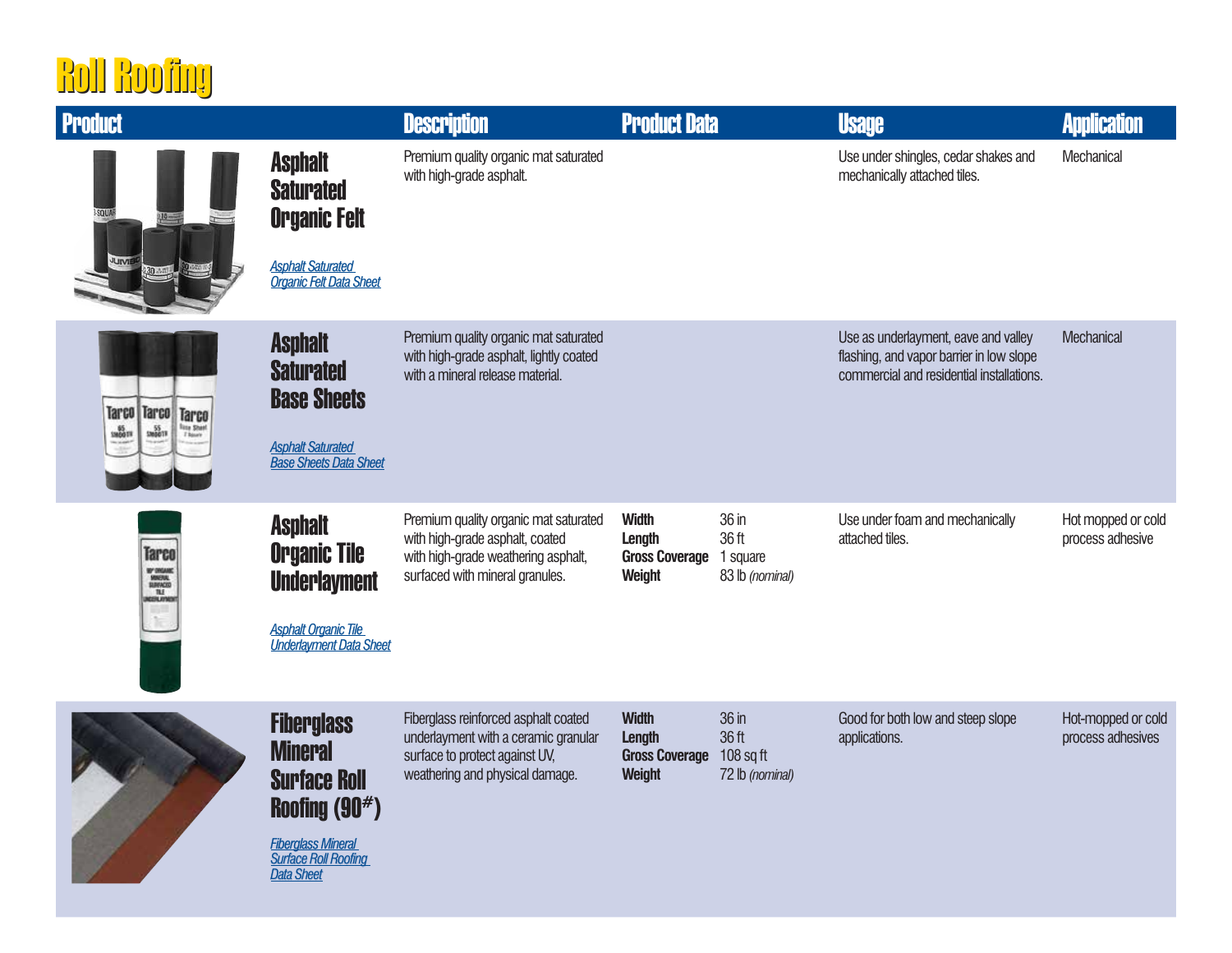# Synthetic Underlayments Synthetic Underlayments

| <b>Product</b> |                                                                               | <b>Description</b>                                                                                                                                                             | <b>Product Data</b>                                                                         |                                                                                                               | <b>Usage</b>                                                                                                                                  | <b>Application</b> |
|----------------|-------------------------------------------------------------------------------|--------------------------------------------------------------------------------------------------------------------------------------------------------------------------------|---------------------------------------------------------------------------------------------|---------------------------------------------------------------------------------------------------------------|-----------------------------------------------------------------------------------------------------------------------------------------------|--------------------|
|                | <b>EasyLay</b><br><b>UDL 15</b><br><b>EasyLay UDL 15</b><br><b>Data Sheet</b> | Value-priced synthetic roof<br>underlayment with good weather<br>resistance. Woven polymeric scrim<br>imparts strength, while textured fabric<br>surface provides walkability. | Width<br>Length<br><b>Thickness</b><br><b>Gross Coverage</b><br><b>Weight</b>               | 48 in (1.22 m)<br>250 ft (76.2 m)<br>8 mil (nominal)<br>1,000 sq ft $(10 \text{ sq})$<br>22 lb (nominal)      | Designed as an alternative to 15 <sup>#</sup><br>asphalt saturated felt, good for new and<br>re-roofing applications.                         | Mechanical         |
|                | <b>EasyLay</b><br><b>UDL Basic</b><br><b>EasyLay UDL Basic</b><br>Data Sheet  | Polyolefin-based synthetic<br>underlayment with excellent weather<br>resistance that has textured fabric on<br>the topside that provides good traction<br>for the installer.   | <b>Width</b><br><b>Length</b><br><b>Thickness</b><br><b>Gross Coverage</b><br><b>Weight</b> | $4$ ft (1.219 m)<br>$250$ ft (76.2 m)<br>10 mil (nominal)<br>1,000 sq ft $(10 \text{ sq})$<br>32 lb (nominal) | Use under shingles, cedar shakes,<br>mechanically attached tiles. Good for<br>both low and steep slope applications<br>and as a valley liner. | <b>Mechanical</b>  |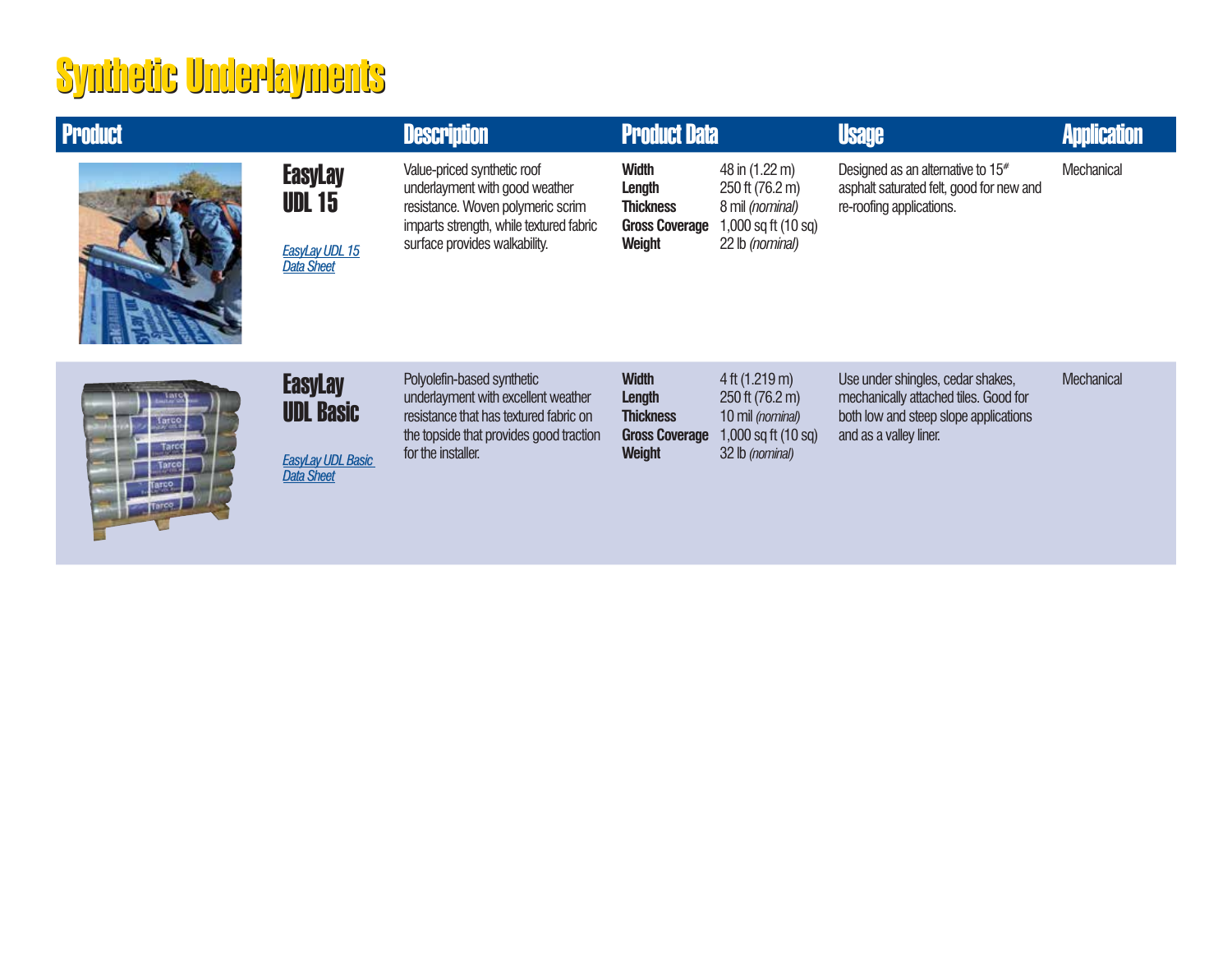# Self-Adhesive Underlayments Self-Adhesive Underlayments

| <b>Product</b>                              |                                                       | <b>Description</b>                                                                                                                                                                                                                              | <b>Product Data</b>                                                                                                                      |                                                                         | <b>Usage</b>                                                                                                                                  | <b>Application</b> |
|---------------------------------------------|-------------------------------------------------------|-------------------------------------------------------------------------------------------------------------------------------------------------------------------------------------------------------------------------------------------------|------------------------------------------------------------------------------------------------------------------------------------------|-------------------------------------------------------------------------|-----------------------------------------------------------------------------------------------------------------------------------------------|--------------------|
| <b>TELEBRATISMEN</b><br><b>THARRIER</b>     | <b>MS300</b><br><b>MS300 Data Sheet</b>               | Fiberglass reinforced, self-adhesive<br>modified bituminous roofing<br>underlayment with mineral granules<br>on the surface for enhanced skid<br>resistance.                                                                                    | 1 Square<br>36 in<br><b>Width</b><br>33 <sub>ft</sub><br>Length<br>Weight<br>(nominal)<br>Thickness 56 mil (nominal) 56 mil<br>(nominal) | 2 Square<br>36 in<br>66 ft<br>30 lb (nominal) 60 lb                     | Use under shingles, cedar shakes,<br>mechanically attached tiles. Good for<br>steep slope applications and as a valley<br>liner.              | Self-adhered       |
| $rac{1}{2}$<br><b>SS40</b><br>$\frac{1}{4}$ | <b>SS400</b><br><b>SS400 Data Sheet</b>               | Modified bituminous roofing<br>underlayment reinforced with a<br>heavyweight fiberglass mat. Glass fiber<br>reinforcement on the upper surface for<br>enhanced skid resistance.                                                                 | <b>Width</b><br>Length<br><b>Thickness</b><br><b>Gross Coverage</b><br><b>Weight</b>                                                     | 36 in<br>66 ft<br>48 mil (nominal)<br>2 squares<br>50 lb (nominal)      | Use under shingles, cedar shakes,<br>mechanically attached tiles. Good for<br>steep slope applications and as a valley<br>liner.              | Self-adhered       |
|                                             | <b>PS200HT</b><br><b>PS200HI</b><br><b>Data Sheet</b> | Premium SBS modified glass fiber<br>reinforced, self-adhesive modified<br>bituminous roofing underlayment<br>manufactured with a specially<br>engineered Hybrid Polymer System<br>formulation that allows it to withstand<br>high temperatures. | <b>Width</b><br>Length<br><b>Thickness</b><br><b>Gross Coverage</b><br>Weight                                                            | 36 in<br>66 ft 8 in<br>60 mil (nominal)<br>2 squares<br>55 lb (nominal) | Use under shingles, cedar shakes, tiles<br>(foam and mechanical installation),<br>all metal roofs. Good for steep slope<br>applications.      | Self-adhered       |
| <b>CONSARRIER</b><br><b>Leal BARRIER</b>    | PS200MU<br><b>PS200MU</b><br><b>Data Sheet</b>        | Self-adhesive, glass fiber reinforced<br>modified bituminous roofing<br>underlayment with polyolefinic film on<br>the upper side for good walkability. For<br>use in high temperature environments.                                             | <b>Width</b><br>Length<br><b>Thickness</b><br><b>Gross Coverage</b><br><b>Weight</b>                                                     | 36 in<br>66 ft 8 in<br>48 mil (nominal)<br>2 squares<br>50 lb (nominal) | Use under shingles, cedar shakes,<br>mechanically attached tiles, metal<br>(excluding copper and zinc). Good for<br>steep slope applications. | Self-adhered       |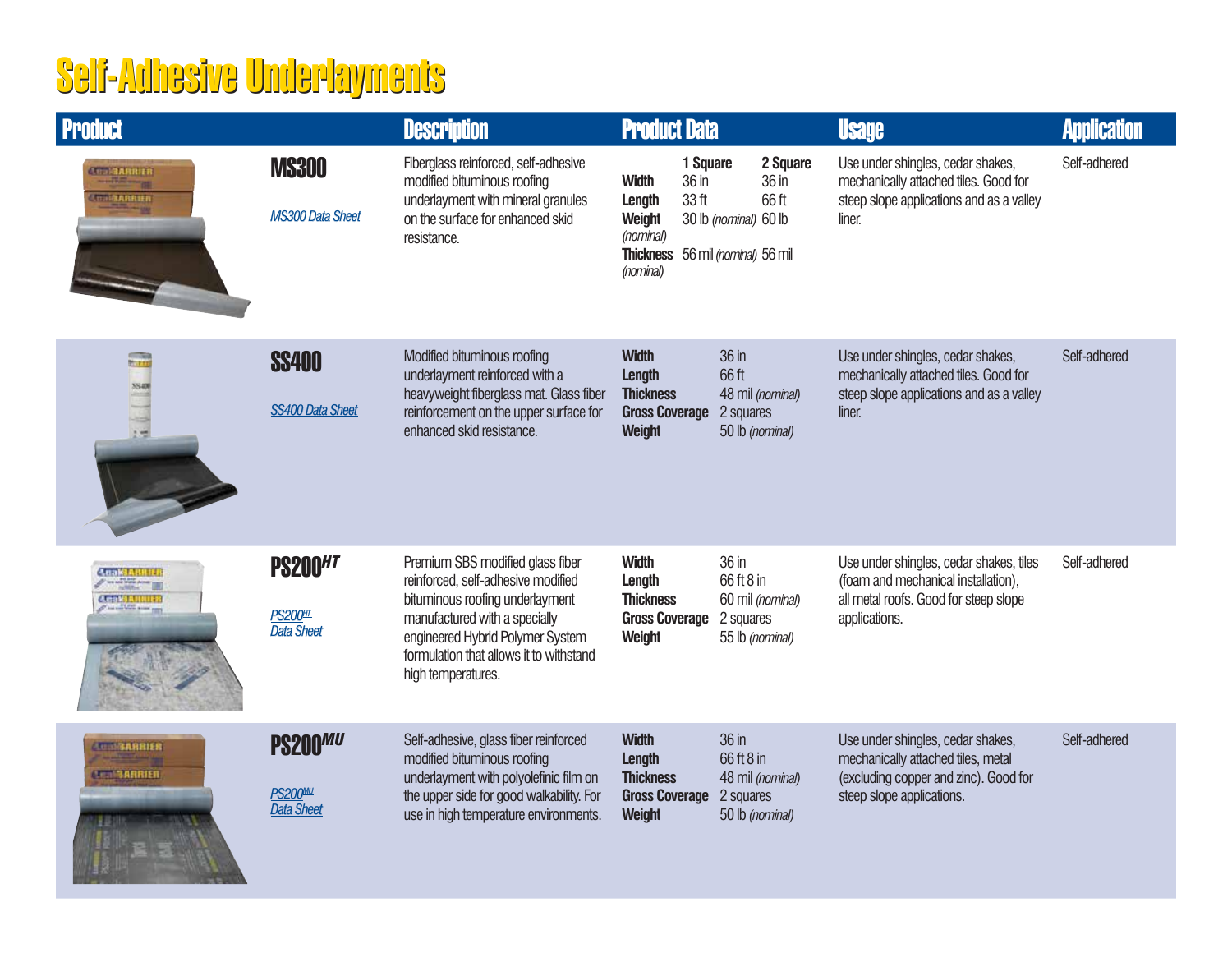| <b>Product</b>                                                                                    |                                                                                    | <b>Description</b>                                                                                                                                                                                                                                                                    | <b>Product Data</b>                                                                  |                                                                      | <b>Usage</b>                                                                                                                       | <b>Application</b> |
|---------------------------------------------------------------------------------------------------|------------------------------------------------------------------------------------|---------------------------------------------------------------------------------------------------------------------------------------------------------------------------------------------------------------------------------------------------------------------------------------|--------------------------------------------------------------------------------------|----------------------------------------------------------------------|------------------------------------------------------------------------------------------------------------------------------------|--------------------|
| <b>AraksARRIER</b><br>NR600 Ultra<br><b>AmiBARBIER</b><br>NR600 Ultra<br>Ē<br>-le                 | <b>NR600 Ultra</b><br><b>NR600 Ultra</b><br><b>Data Sheet</b>                      | SBS modified, non-reinforced,<br>self-adhesive roofing underlayment<br>surfaced with a highly durable<br>polyester reinforcement, for use in<br>high temperature environments.<br>Self-adhesive compound on side lap<br>ensures a bond between adjacent rolls<br>for watertight laps. | <b>Width</b><br>Length<br><b>Thickness</b><br><b>Gross Coverage</b><br><b>Weight</b> | 36 in<br>72 ft<br>50 mil (nominal)<br>$216$ sq ft<br>55 lb (nominal) | Use under foam-set and mechanically<br>attached tiles, shingles, slate and<br>metal. Good for steep and low slope<br>applications. | Self-adhered       |
| <b>Quick Roll Shingle Starter</b><br>Easy to Nandy 7' 1 30 to<br><b>Order spelmston agent for</b> | <b>SA Shingle</b><br><b>Starter</b><br><b>Shingle Starter</b><br><b>Data Sheet</b> | Fiberglass reinforced asphalt coated<br>shingle starter roll surfaced with<br>ceramic granules to protect against UV,<br>weathering and physical damage.                                                                                                                              | <b>Roll Dimensions</b><br><b>Coverage</b><br><b>Weight</b>                           | 7 ft x 33.4 in<br>33.4 lft<br>7.5 <sub>lb</sub>                      | Use under shingles and cedar shakes<br>For steep slope applications.                                                               | Self-adhered       |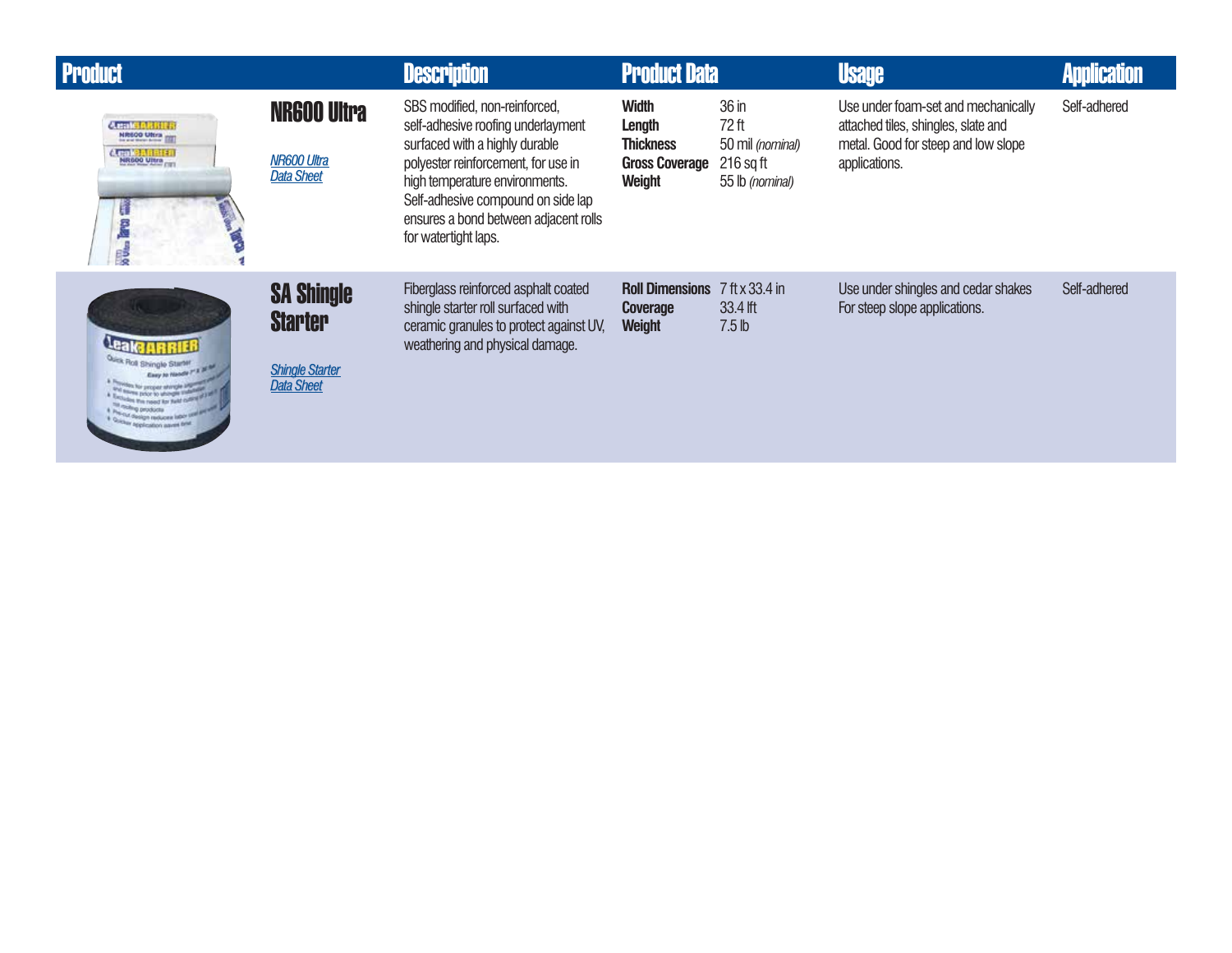#### **Base Sheets**

| <b>Product</b>                                                          |                                                         | <b>Description</b>                                                                                                                                                                                                                                                                             | <b>Product Data</b>                                                                         |                                                                        | <b>Usage</b>                                                                                                                           | <b>Application</b>                                      |
|-------------------------------------------------------------------------|---------------------------------------------------------|------------------------------------------------------------------------------------------------------------------------------------------------------------------------------------------------------------------------------------------------------------------------------------------------|---------------------------------------------------------------------------------------------|------------------------------------------------------------------------|----------------------------------------------------------------------------------------------------------------------------------------|---------------------------------------------------------|
| 115                                                                     | <b>Glass Base</b><br><b>Glass Base Data Sheet</b>       | Fiberglass reinforced sheet coated<br>with superior quality weathering-grade<br>asphalt.                                                                                                                                                                                                       | <b>Width</b><br>Length<br><b>Gross Coverage</b><br><b>Weight</b>                            | 36 in<br>108 <sub>ft</sub><br>300 sq ft<br>72 lb (nominal)             | Use as the initial or base ply in built-up<br>and modified bitumen roof systems.<br>Good for both low and steep slope<br>applications. | Mechanical, hot-<br>mopped or cold<br>process adhesives |
| akanaa<br><b>Lasylvaniassi</b><br><b>Number</b><br>E<br>$\Box$<br>$-11$ | <b>EasyNailBase</b><br><b>EasyNailBase Data Sheet</b>   | SBS modified bituminous membrane<br>reinforced with fiberglass mat with<br>polyolefinic film on the top surface and<br>sand on the bottom side, for use as a<br>mechanically attached base sheet in<br>self-adhering roofing systems as well<br>as torch, hot mop and cold applied<br>systems. | <b>Width</b><br><b>Length</b><br><b>Thickness</b><br><b>Gross Coverage</b><br><b>Weight</b> | 36 in<br>$72$ ft<br>50 mil (nominal)<br>$216$ sq ft<br>60 lb (nominal) | Good for both low and steep slope<br>applications.                                                                                     | Mechanical                                              |
| <b>ALENGARRIER</b><br>August 1941                                       | <b>EasyBase</b><br><b>EasyBase</b><br><b>Data Sheet</b> | SBS modified, glass fiber reinforced,<br>self-adhesive modified bituminous base<br>sheet with a UV resistant polyolefinic<br>film surface.                                                                                                                                                     | <b>Width</b><br>Length<br><b>Thickness</b><br><b>Gross Coverage</b><br><b>Weight</b>        | 36 in<br>72 ft<br>54 mil (nominal)<br>$216$ sq ft<br>70 lb (nominal)   | Good for both low and steep slope<br>applications.                                                                                     | Self-adhered                                            |

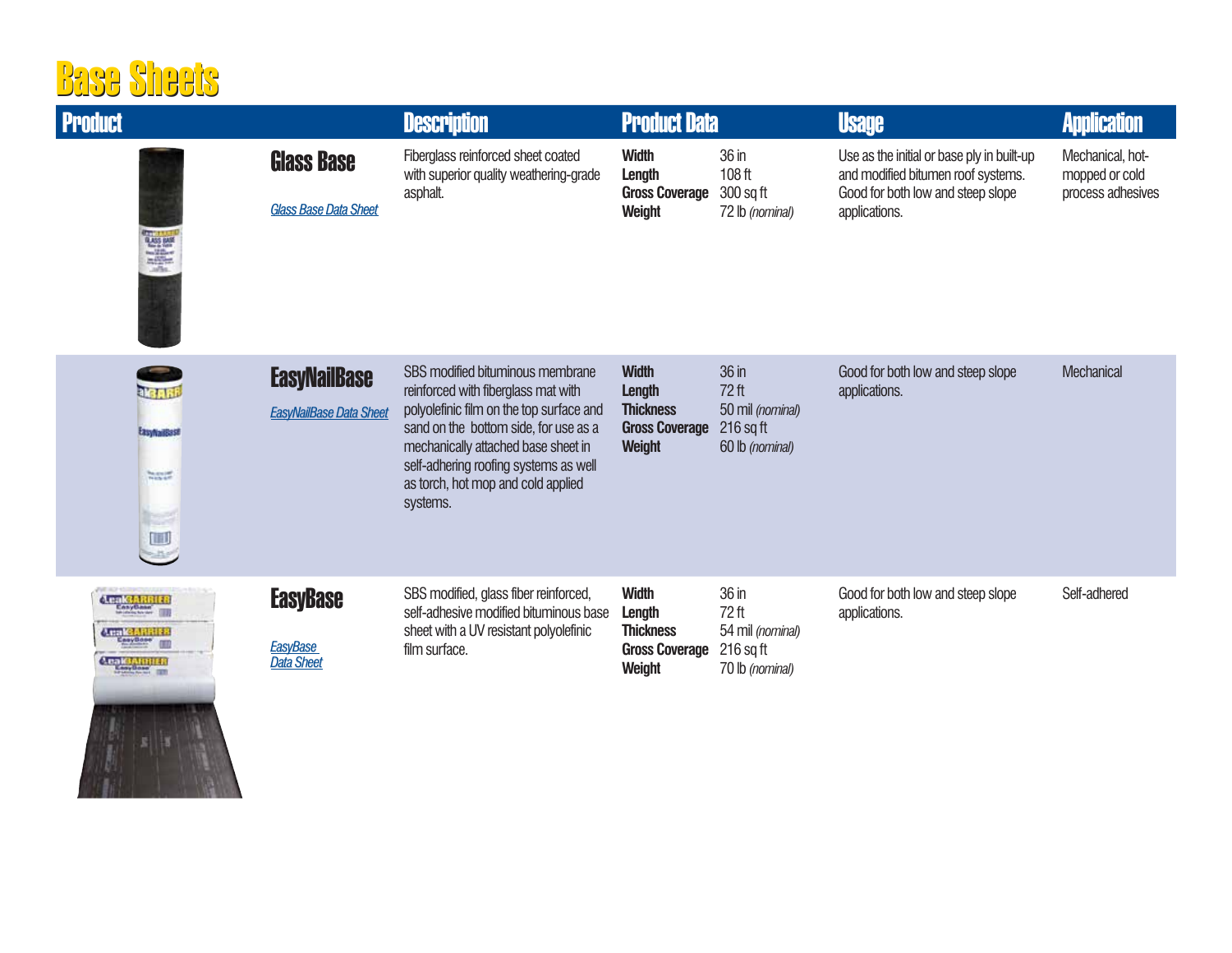| <b>Product</b>                                                                                                  |                                                                | <b>Description</b>                                                                                                                                          | <b>Product Data</b>                                                                  |                                                                        | <b>Usage</b>                                         | <b>Application</b> |
|-----------------------------------------------------------------------------------------------------------------|----------------------------------------------------------------|-------------------------------------------------------------------------------------------------------------------------------------------------------------|--------------------------------------------------------------------------------------|------------------------------------------------------------------------|------------------------------------------------------|--------------------|
| <b>LeakBAR</b><br><b>Valley Flash</b><br><b>Resustrated Bank</b>                                                | <b>Valley Flash</b><br><b>Valley Flash Data Sheet</b>          | Fiberglass reinforced sheet sandwiched<br>between two layers of a heavy coating<br>of superior quality bituminous resins<br>modified with synthetic resins. | <b>Width</b><br>Length<br><b>Coverage</b><br><b>Weight</b>                           | 36 in<br>33 ft 4 in<br>1 square<br>33 lb (nominal)                     | Use as valley liner under shingles, cedar<br>shakes. | Mechanical         |
| <b>BIGARRI</b><br>la Turch <sup>en</sup> SA Ba<br><b>Now of funerall</b><br>The arts as at 145<br>4. 0 35<br>阿萨 | <b>EasyTorch SA</b><br><b>Base</b><br><b>EasyTorch SA Base</b> | Smooth surfaced, glass fiber<br>reinforced, modified bituminous roofing<br>membrane for use as a base sheet.                                                | <b>Width</b><br>Length<br><b>Thickness</b><br><b>Gross Coverage</b><br><b>Weight</b> | 36 in<br>$72$ ft<br>50 mil (nominal)<br>$216$ sq ft<br>70 lb (nominal) | Good for both low and steep slope<br>applications.   | Self-adhered       |